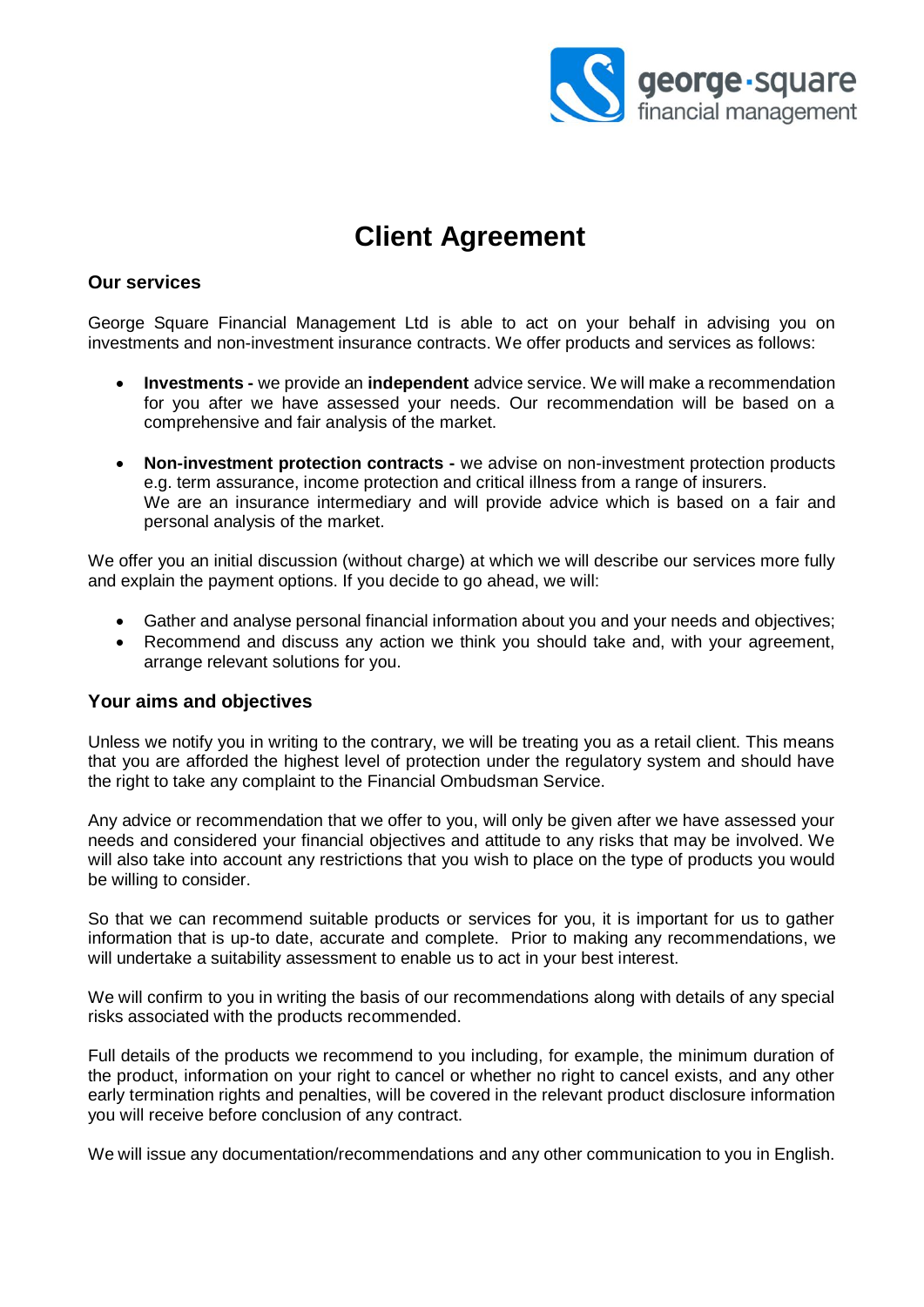

Under the terms of this agreement, we may, if appropriate, advise you on investments which are not readily realisable. We would draw your attention to the risks associated with these investments as there is a restricted market for them. In some circumstances it may therefore not be possible to deal in the investment or obtain reliable information about its value.

Our services may also include advice on investments relating to, or executing transactions in units in unregulated collective investment schemes. Accordingly, you should carefully consider whether such investments are suitable for you in light of your personal circumstances and the financial resources available to you.

We may also, on occasion, advise on other financial products which are not regulated by the FCA under the Financial Services and Markets Act 2000. The Financial Services Compensation Scheme does not apply to any of these products.

Please note that any products we have arranged for you will only be kept under review as part of an agreed ongoing service for which you agree to pay. Any ongoing service will be agreed with you and confirmed at the end of this document. We may contact you in the future by means of an unsolicited promotion (by telephone, email or post) should we wish to discuss the relative merits of a particular product or service which we feel may be of interest to you.

Please be aware that investments can fall as well as rise, and that you may not get back the full amount invested. The price of investments we may recommend may depend on fluctuations in the financial markets, or other economic factors, which are outside our control. Past performance is not necessarily a guide to future performance. Specific warnings relevant to the investments, investment strategies or other products we recommend will be confirmed to you in your suitability report.

Neither George Square Financial Management Ltd nor its employees are qualified to render legal or accounting advice or to prepare any legal or accounting documents. It is hereby understood and agreed that the onus is on you the client to refer to a solicitor or accountant any point of law or accountancy that may arise during the course of discussions with us.

# **Client money**

George Square Financial Management Ltd is not permitted to handle client money and we cannot accept a cheque made out to us (unless it is in respect of an item for which we have sent you an invoice) or handle cash.

# **Documentation**

We will endeavour to make arrangements for all your investments to be registered in your name unless you first instruct us otherwise in writing. All policy documents will be forwarded to you as soon as practicable after we receive them. If there are a number of documents relating to a series of transactions, we will normally hold each document until the series is complete and then forward them to you*.*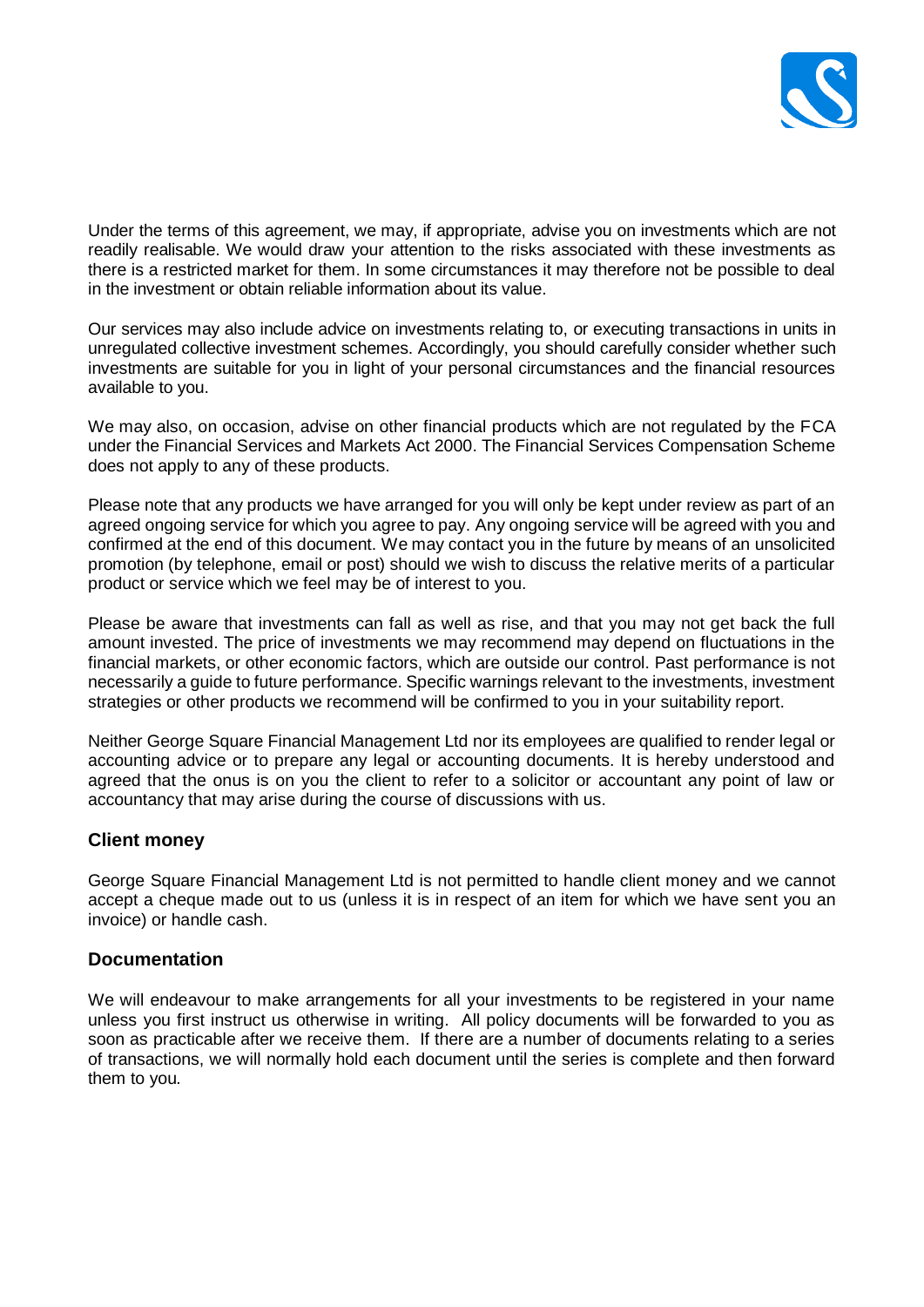

# **Cancellation rights**

In most cases you can exercise a right to cancel by withdrawing from the contract. In general terms you will normally have a 30 day cancellation period for a life, pure protection, payment protection or pension policy and a 14 day cancellation period for all other policies.

For pure protection policies the start of the cancellation period will normally begin when you are informed that the contract has been concluded or, if later, when you have received the contractual terms and conditions. In other cases, the cancellation period will begin on the day the contract is concluded or, if later, the day on which you receive the contractual terms and conditions. Instructions for exercising the right to cancel, if applicable, will be contained in the relevant product disclosure information which will be issued to you.

If you cancel a single premium contract, you may be required to pay for any loss you might reasonably incur in cancelling it which is caused by market movements. This means that, in certain circumstances, you might not get back the full amount you invested if you cancel the policy.

# **Additional protection**

George Square Financial Management Ltd is authorised and regulated by the Financial Conduct Authority ('FCA'), 25 The North Colonnade, Canary Wharf, London, E14 5HS. Our Financial Services ('FS') Register number is 572966. Our permitted business is advising on and arranging pensions, savings and investment products and non-investment insurance contracts. You can check this on the FS Register by visiting the FCA's website

www.fca.org.uk/firms/systems-reporting/register or by contacting the FCA on 0800 111 6768.

In the event that you are dissatisfied with a recommendation we have made you may be entitled to make a complaint. We have a complaints procedure that is available on request. If you wish to register a complaint, please contact us:

In writing: Write to The Compliance Officer, George Square Financial Management Ltd, George Square, 8b George Street, Nottingham, NG1 3BE By phone: Telephone +44 (0)115 947 5545 By e-mail: george@george-square.co.uk

For your further protection if you cannot settle your complaint with us, you may be entitled to refer it to the Financial Ombudsman Service ('FOS').

We are covered by the Financial Services Compensation Scheme ('FSCS'). You may be entitled to compensation from the scheme if we cannot meet our obligations. This depends on the type of business and the circumstances of the claim.

**Investments** - most types of investment business are covered for 100% of a claim up to a maximum of £85,000.

**Insurance** - advising and arranging is covered for 90% of the claim, without any upper limit.

Further information about compensation scheme arrangements is available from the FSCS at [www.fscs.org.uk/consumer.](http://www.fscs.org.uk/consumer) Please be assured we treat complaints very seriously.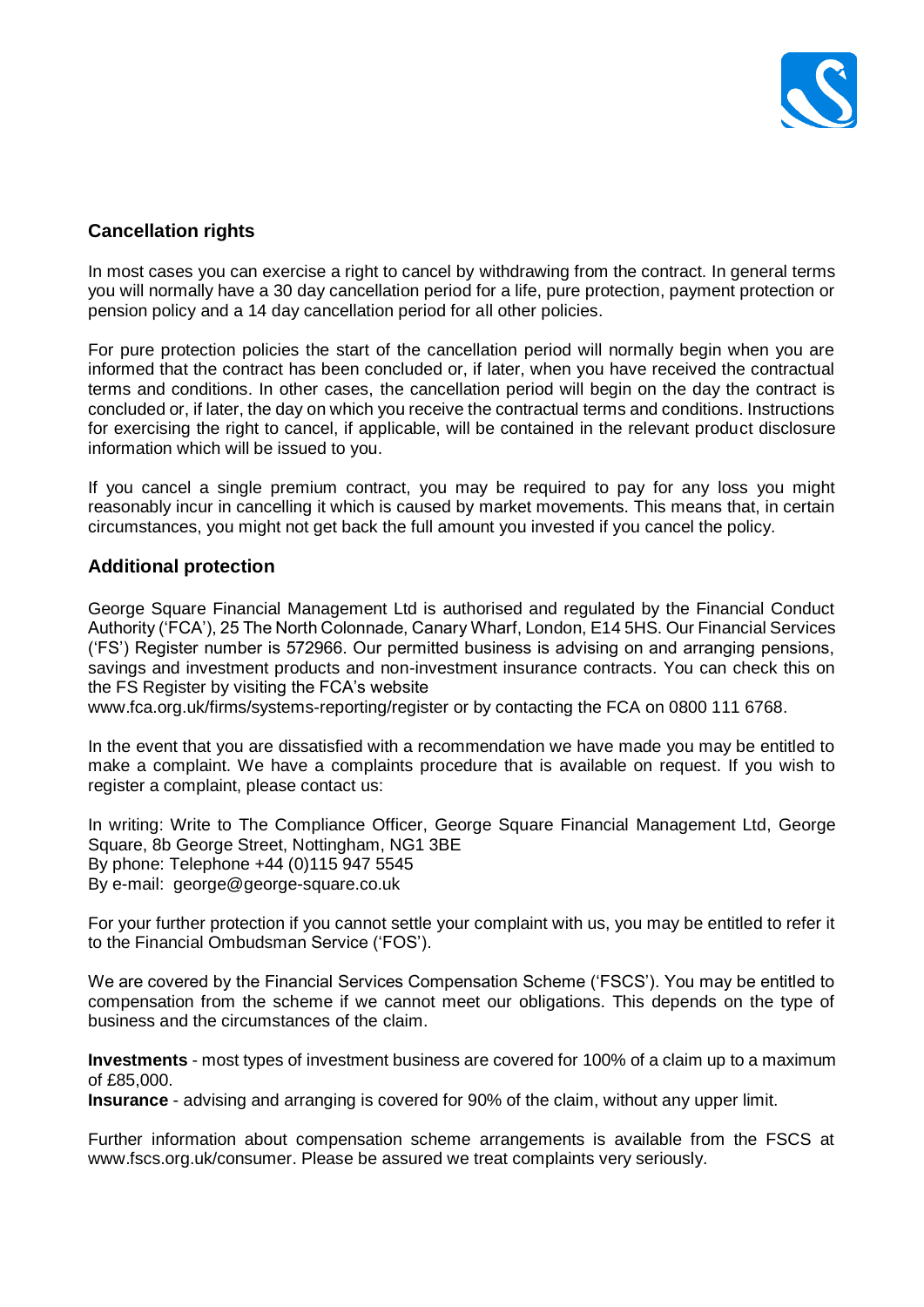

# **Conflict of interests**

We will endeavour always to act in the best interests of you our client. However, circumstances can arise where we or one of our other clients may have some form of interest in business being transacted for you. If this happens or we become aware that our interests or those of one of our other clients' conflict with your interests, we will write to you and obtain your consent before we carry out your instructions and detail the steps we will take to ensure fair treatment.

## **Other benefits we may receive**

From time to time we may attend training events funded and /or delivered by product providers, fund managers and platforms. These events are designed to enhance our knowledge and ultimately therefore enhance the quality of service we provide to our clients. Further details are available on request.

## **Termination**

You or we may terminate our authority to act on your behalf at any time, without penalty. Notice of this termination must be given in writing and will take effect from the date of receipt. Termination is without prejudice to any transactions already initiated which will be completed according to these terms of business unless otherwise agreed in writing. You will be liable to pay for any transactions made prior to termination and any fees outstanding, if applicable.

## **Protecting your personal information**

Your personal information is very important to us. We will endeavour to take all due care to protect this information. Please see the appendix at the end of this agreement.

## **Anti-money laundering**

We are required by the anti-money laundering regulations to verify the identity of our clients, to obtain information as to the purpose and nature of the business which we conduct on their behalf, and to ensure that the information we hold is up-to-date. For this purpose we may use electronic identity verification systems and we may conduct these checks from time to time throughout our relationship, not just at the beginning.

## **Disclosure of charges/fees**

All charges/fees will be fully disclosed to you. These will be disclosed in summary form before we undertake any work for you. The precise charges relating to any work or recommendations we make will be confirmed in your suitability report or relevant product disclosure information that is provided to you.

There is no additional cost to you for using a means of distance communication.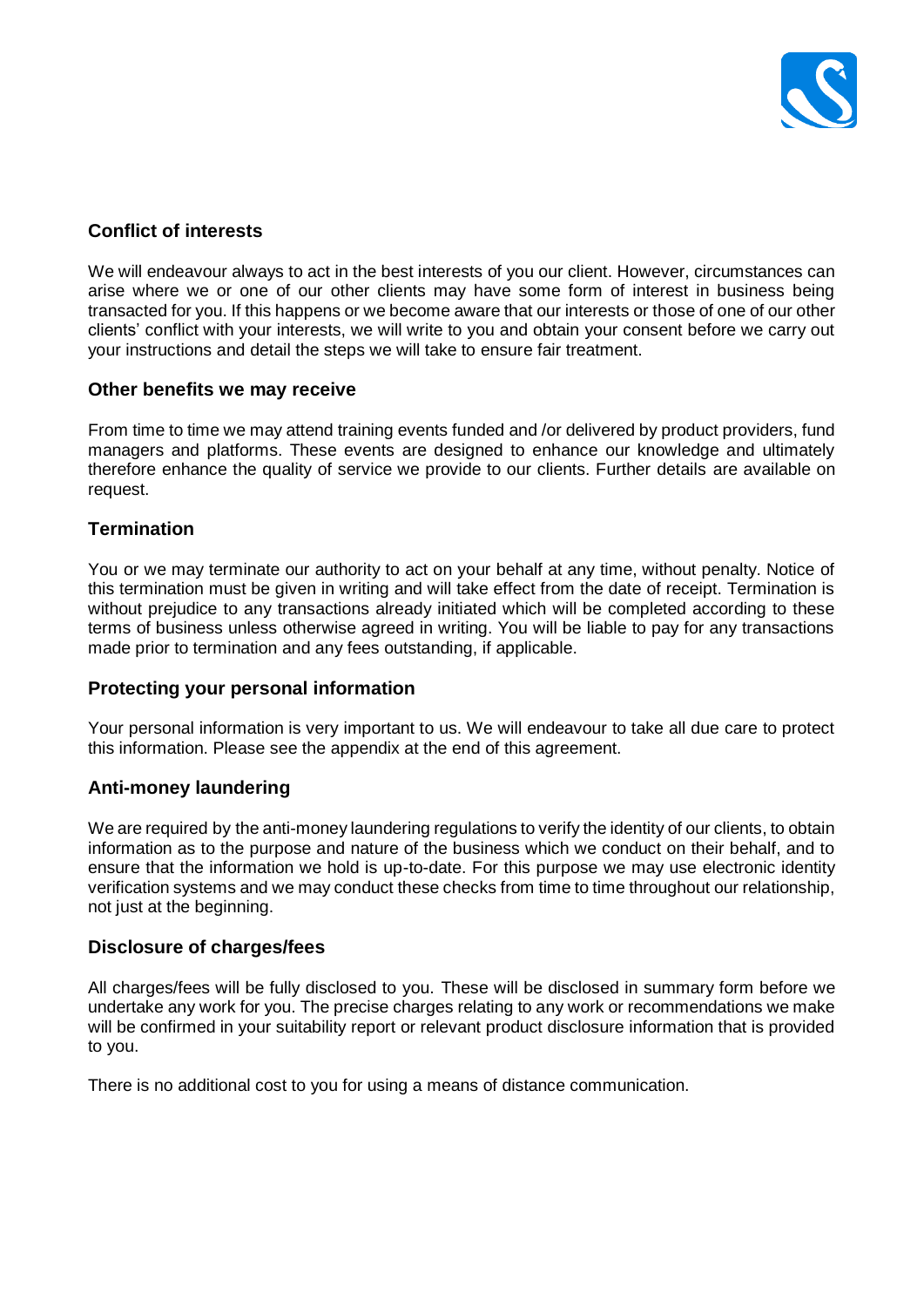

## **Our remuneration**

Following our initial discussion (for which there is no charge) should you decide to go ahead there is a cost for our services. We offer a variety of methods by which we can be remunerated so that you can select the method that best suits your needs. We will discuss your payment options with you and answer any questions you have.

We will not charge you until we have agreed with you how we are to be paid. We will also tell you if you have to pay VAT and if there are other costs that might arise in connection with the services we provide to you.

## **Investment business**

We charge fees for our professional services, which includes advice, implementation and an ongoing review service. We do not currently charge VAT on our fees. Our fees are based on the time required to provide advice and an ongoing service to you. This also reflects the level of expertise and responsibility involved. An ongoing review service is optional; if you do not feel it is appropriate to your circumstances you are not obliged to enter into a service agreement with us.

## **On demand advice service**

We understand that not all clients wish to have regular reviews and may only need advice when personal circumstances change.

This on demand service simply undertakes a transaction at your specific request with any review provided at your request as a separate transaction.

## **Our fees**

- Advice and implementation Our typical fee is 3% of the amount invested. We reserve the right to charge a minimum of £500.00.
- Review and ongoing service This service will provide you with an annual review either by telephone, correspondence or face to face. This would normally include the following:
- *A valuation*
- *A review of asset allocation and fund selection*
- *Implementation of any agreed changes (e.g. fund switches)*
- *Taxation Planning*
- *Access to our client team who will respond and deal with ad-hoc queries*
- *Liaise with other professionals as required e.g. third parties, such as solicitors and accountants*
- *Provide regular news bulletins updating you on current financial issues*
- *Maintain records*

The annual review does not include an ongoing assessment of the continued suitability of any plan we or another firm have previously recommended or arranged for you. You may ask us to carry out such a review for which we reserve the right to charge a fee.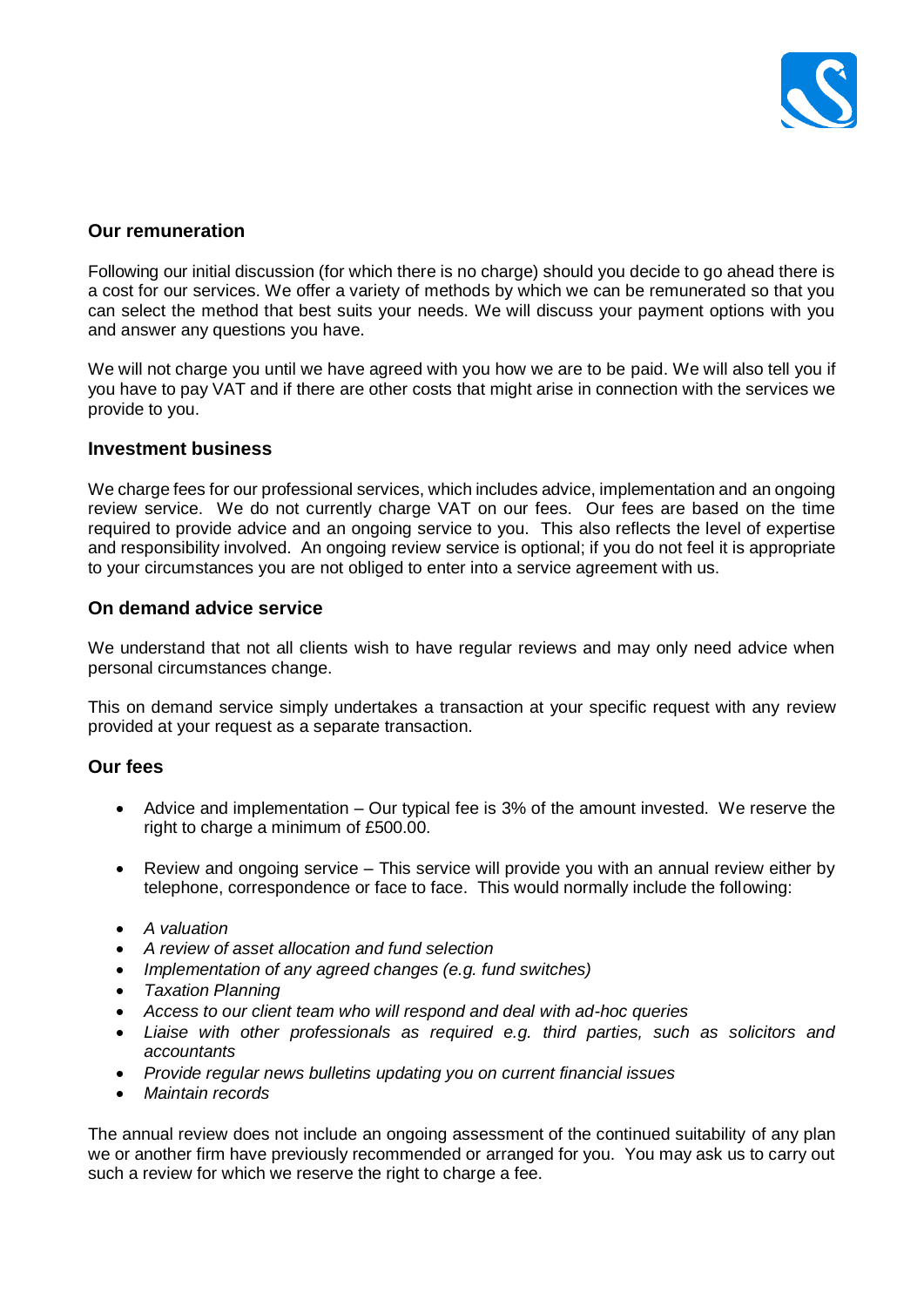

We will agree our fees and the service to be provided with you, prior to carrying out any work, details will be set out on the "Your consent" page of this agreement which we will ask you to sign.

# **Initial charges**

Our initial charges relating to new work such as client take-on, new investments and one-off reviews are as follows:

| <b>Initial Service</b>                                                                                                                                                          | <b>Initial Charges</b>                                                                                                                                                                                                                                                                                                                                              |
|---------------------------------------------------------------------------------------------------------------------------------------------------------------------------------|---------------------------------------------------------------------------------------------------------------------------------------------------------------------------------------------------------------------------------------------------------------------------------------------------------------------------------------------------------------------|
| Advice &<br>implementation                                                                                                                                                      | Our charge is 3% of any funds invested / transferred subject to a<br>minimum fee of £500.                                                                                                                                                                                                                                                                           |
| An initial financial<br>review with a view to<br>you becoming an<br>ongoing client. See our<br>ongoing charges<br>below.                                                        | Examples of how our charges could apply<br>If you invested £25,000, our fee would be 3% of £25,000 = £750<br>If you invested £50,000, our fee would be 3% of £50,000 = £1,500<br>If you invested £100,000, our fee would be 3% of £100,000 =<br>£3,000                                                                                                              |
| On demand advice<br>service<br>Suitable if you just<br>want help on a specific<br>area but don't want a<br>full financial planning<br>review and are not<br>looking for ongoing | Our charge is 3% of any funds invested / transferred subject to a<br>minimum fee of £500.<br>Examples of how our charges could apply<br>If you invested £25,000, our fee would be 3% of £25,000 = £750<br>If you invested £50,000, our fee would be 3% of £50,000 = £1,500<br>$\bullet$<br>If you invested $£100,000$ , our fee would be 3% of £100,000 =<br>£3,000 |
| support afterwards                                                                                                                                                              |                                                                                                                                                                                                                                                                                                                                                                     |

# **Our ongoing charges**

Any products we have arranged for you will only be kept under review as part of an agreed ongoing service for which you agree to pay. Any ongoing service will be agreed with you and confirmed in our service agreement. The charge for this service will commence alongside the initial charge.

| <b>Ongoing Service</b>                                                                                                          | <b>Ongoing Charges</b>                                                                                                    |
|---------------------------------------------------------------------------------------------------------------------------------|---------------------------------------------------------------------------------------------------------------------------|
| <b>Review Service - this</b><br>service includes an<br>annual review with your<br>adviser as explained on<br>the previous page. | Our annual ongoing charge for this service is 1% of funds under<br>management subject to a minimum fee of £500 per annum. |
|                                                                                                                                 | For a fund of £25,000, our fee would be our minimum fee = $£500$<br>$\bullet$<br>per annum                                |
|                                                                                                                                 | For a fund of £50,000, our fee would be our minimum fee = $£500$<br>$\bullet$<br>per annum                                |
|                                                                                                                                 | For a fund of £100,000, our fee would be 1% of £100,000 =<br>$\bullet$<br>£1000 per annum                                 |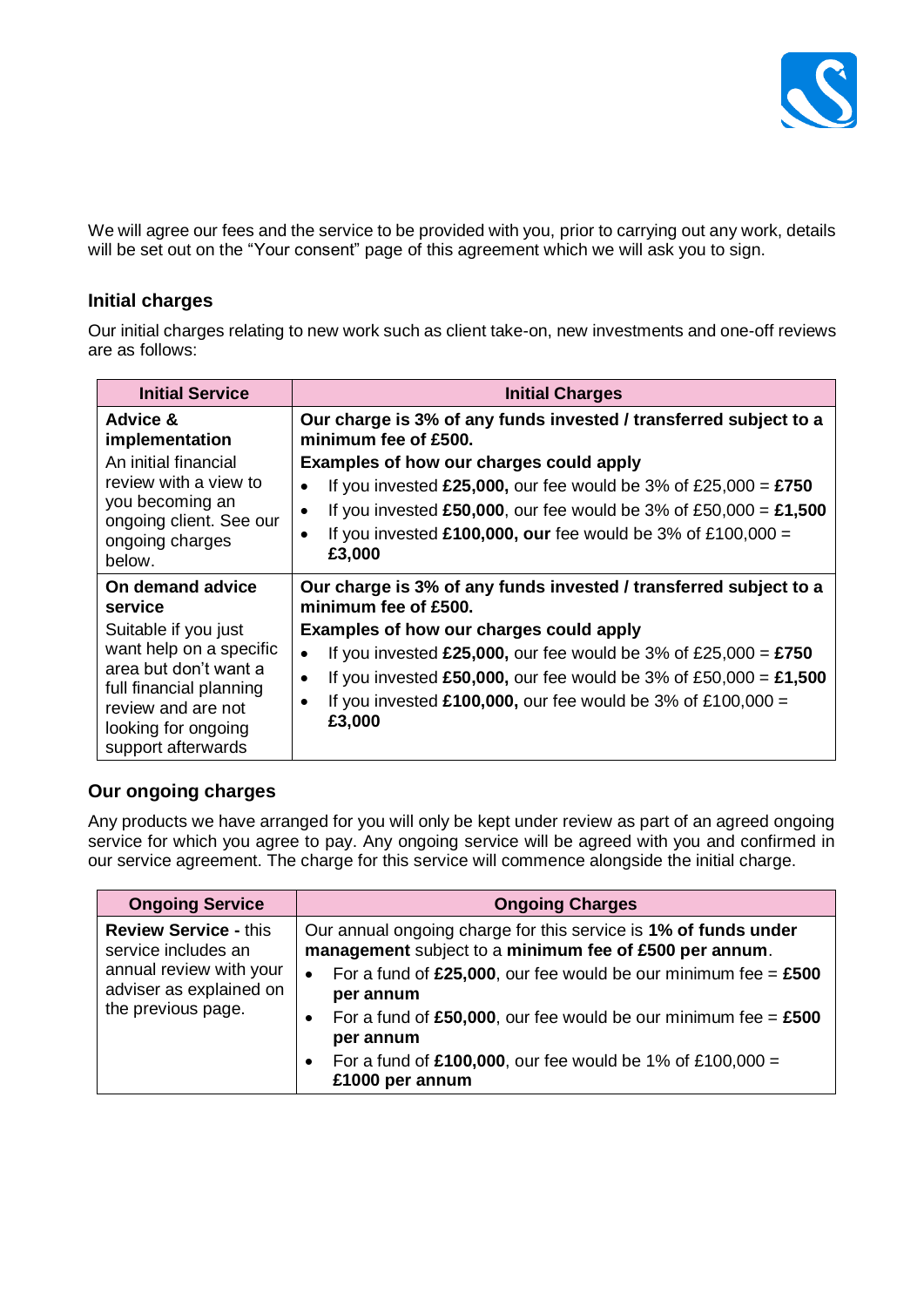

#### **Please Note:**

- As we charge a % of the value of funds under management our annual ongoing charges will **increase** as the size of your fund grows.
- In some circumstances we may receive ongoing payments (commission) from product providers relating to existing investments you hold. Any such payments may be taken into account when determining the charges for ongoing services. We will discuss and agree this with you where relevant.

# **Aggregated costs and charges**

To help you understand the overall costs of our services and recommendations we'll add together all the costs and charges payable. This is referred to as aggregated costs and charges information. The table below contains an indication of costs for potential solutions that we may recommend. These are purely designed to provide an indication of what the overall costs may look like as we won't know exactly what solutions we'll recommend until we've assessed your needs and circumstances.

We'll confirm the actual aggregated costs and charges based on our recommendations within our suitability report.

## **Example costs**

Based on an investment of £100,000 (£20,000 into an ISA and the balance into a selection of collective investments) held on a platform.

| <b>Aggregated costs and charges</b>             | <b>Initial costs</b> |          | <b>Ongoing annual</b><br>fees for<br>subsequent years* |        |  |
|-------------------------------------------------|----------------------|----------|--------------------------------------------------------|--------|--|
| <b>Our service</b>                              |                      |          |                                                        |        |  |
| Our charges for advice and ongoing<br>services. | 3%                   | £3,000   | 1.00%                                                  | £1,000 |  |
| Platform charges:<br>Up to £100,000             | $\Omega$             | $\Omega$ | 0.40%                                                  | £400   |  |
| <b>Investment / product</b>                     |                      |          |                                                        |        |  |
| ISA (£20,000)                                   | $\Omega$             | $\Omega$ | 0.75%                                                  | £150   |  |
| Investment A (£35,000)                          | $\Omega$             | $\Omega$ | 0.60%                                                  | £210   |  |
| Investment B (£35,000)                          | $\Omega$             | $\Omega$ | 0.40%                                                  | £140   |  |
| Investment C (£10,000)                          | $\Omega$             | $\Omega$ | 0.80%                                                  | £80    |  |
| <b>Aggregated overall costs</b>                 | 3%                   | £3,000   | 1.98%                                                  | £1,980 |  |

\*for simplicity, in this example the value of the investment remains unchanged for subsequent years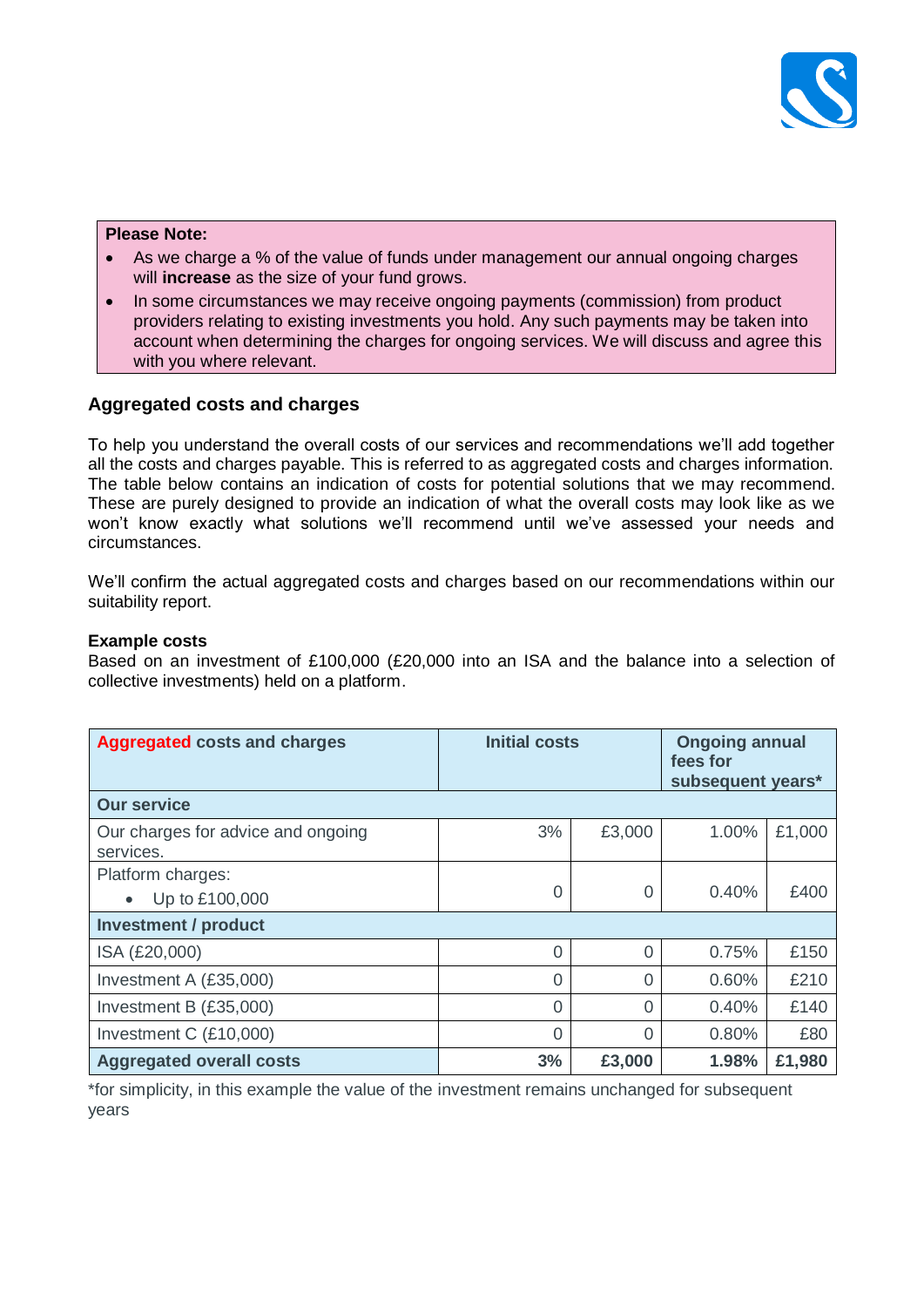

# **Paying for our services**

We will discuss your payment options with you and agree with you how we will be paid.

You can pay our adviser charges by cheque. We do not accept payments by cash. Our charges will become payable on completion of our work and should be settled within 28 business days. You will be provided with a receipt upon payment.

You may also pay our adviser charges via deductions from the financial product(s) that you might invest in, where the product /platform provider allows this. Please note that if you choose to pay by deduction from a financial product this will reduce the amount left for investment and may, depending on your circumstances, have other consequences. If you select this option we will discuss the implications of using this payment method with you prior to putting it in place.

If your investments are held on a platform you may choose to pay our adviser charges out of the funds held in the platform cash account (where the platform provider offers this facility). If this method is selected it is important that sufficient funds are maintained in the account to cover our adviser charges as and when they become payable. We will discuss the implications of using this payment option with you prior to putting it in place.

Payments for ongoing services can be made either by regular fee (paid by standing order) or by deduction from your investment(s) on a monthly, quarterly, six-monthly or annual basis, where the product/platform provider is able to offer this facility. These deductions could reduce the amount left for investment and may, depending on your circumstances, have other consequences. If you select this option we will discuss the implications of using this payment method with you prior to putting it in place.

Ongoing services can be cancelled at any time by simply informing us in writing. Please note that we reserve the right to charge you for services provided prior to cancellation.

Please note a minimum charge may be applied even if you choose not to invest in a product. We reserve the right to charge you for services provided prior to cancellation.

# **Paying by instalments (regular premium contracts only)**

Where you invest in a regular premium contract e.g. where contributions are made on a monthly, quarterly or annual basis, you can choose to pay your adviser charge in instalments (note that the option to pay in a single payment is still available). Our normal approach will be for the payment to be spread over a maximum of 24 months. Exact details will be confirmed in writing with you. Where you are investing in a product you can choose to have your adviser charge deducted from the product through instalments (where the product / platform provider is able to offer this facility). Although you may pay nothing to us up front that does not mean that our service is free. You still pay us indirectly through deductions from the amount you pay into your product. These deductions could reduce the amount left for investment and may, depending on your circumstances, have other consequences. If you select this option we will discuss the implications of using this payment method with you prior to putting it in place.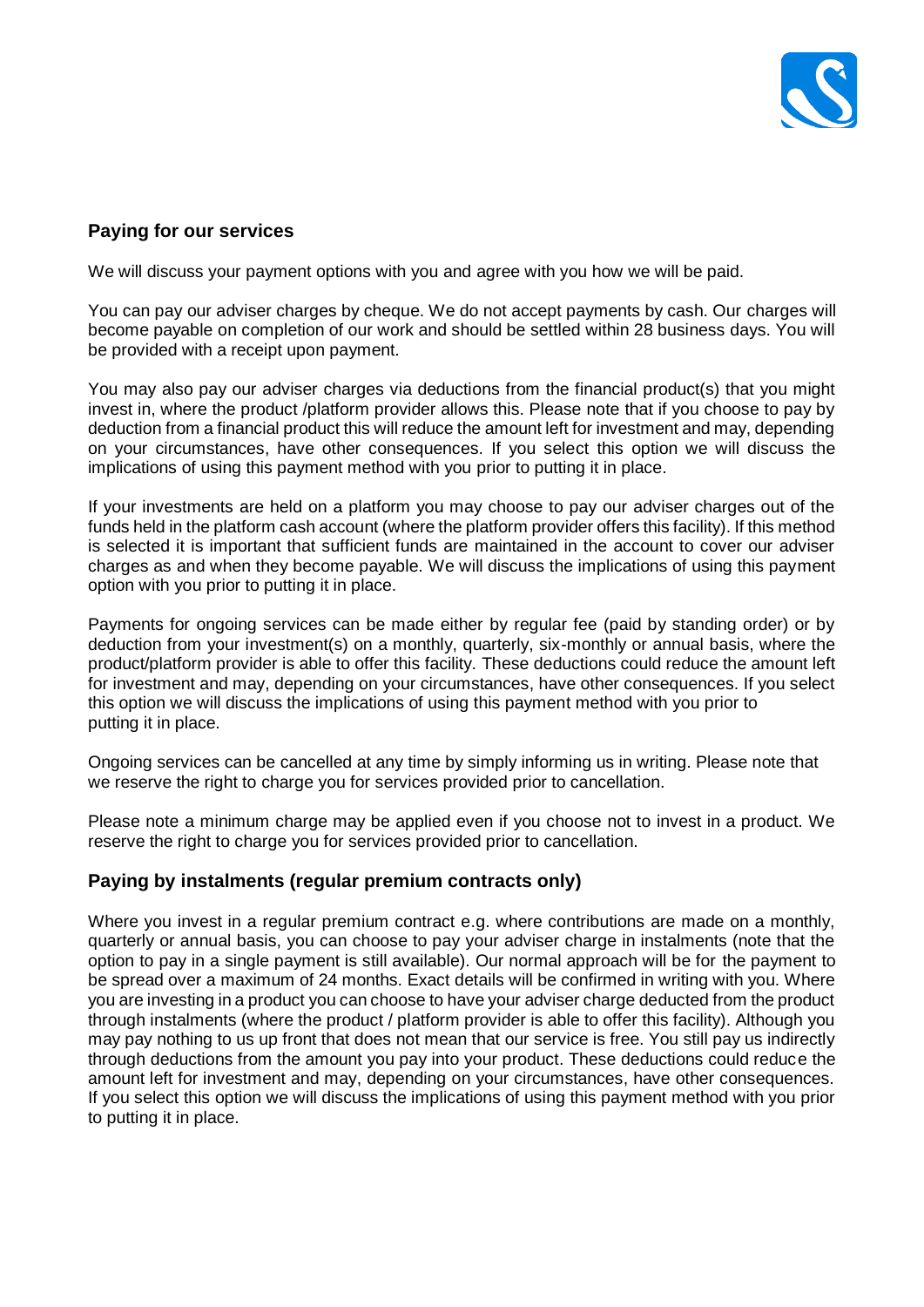

Where you have opted to pay our adviser charge by instalments these payments are linked to the on-going payment of agreed regular contributions into your plan (until the agreed adviser charge has been paid in full). In the event that the regular contributions to your plan are not maintained (until the agreed adviser charge has been paid in full) we reserve the right to request full payment of any outstanding balance of the charges for our services.

## **Protection business**

You can pay for our advised protection services by fee, or commission payable by the insurance provider, which is a percentage of the total annual premium, or a combination of these. In relation to non-investment protection contracts, if you wish us to work on a fee basis the fee will be based on an hourly rate basis subject to a minimum fee of £500. Any commission can be used to offset this fee. Any surplus will be refunded to you.

Where we use or refer to hourly rate fees the current rates used are as follows;

| Director          | £200 per hour |
|-------------------|---------------|
| Financial Adviser | £200 per hour |
| Administrator     | £50 per hour  |

Where we are paid by commission we will tell you the amount before we carry out any business for you.

In respect of any regular premium policy which we have arranged for you, should you subsequently cease to pay premiums on the policy and in consequence we are obliged to refund the commission that has been paid to us, we reserve the right to charge you a fee representing the amount we have to repay, for a period of up to four years after commencement of the policy. We will confirm the exact amount that will need to be repaid by you and the timescale over which it will need to be repaid in the suitability report we will send you when a recommendation is made. We will not charge any such fee if you exercise your right to cancel in accordance with any cancellation notice sent to you by the life insurance company.

## **Non-advised services**

You can pay for our non-advised services on the basis of commission or fee. We will tell you how we get paid and the amount before we carry out any business for you.

## **Payment details for payment of Adviser charges**

If you wish to pay the adviser fee directly rather than via deduction from the financial product, please make cheques payable to George Square Financial Management Ltd or by bank transfer to the following:

| Account name   | George Square Financial Management Ltd |
|----------------|----------------------------------------|
| <b>Bank</b>    | Lloyds Bank                            |
| Account number | 43608660                               |
| Sort code      | 30-96-18                               |

Please put your name in the reference field.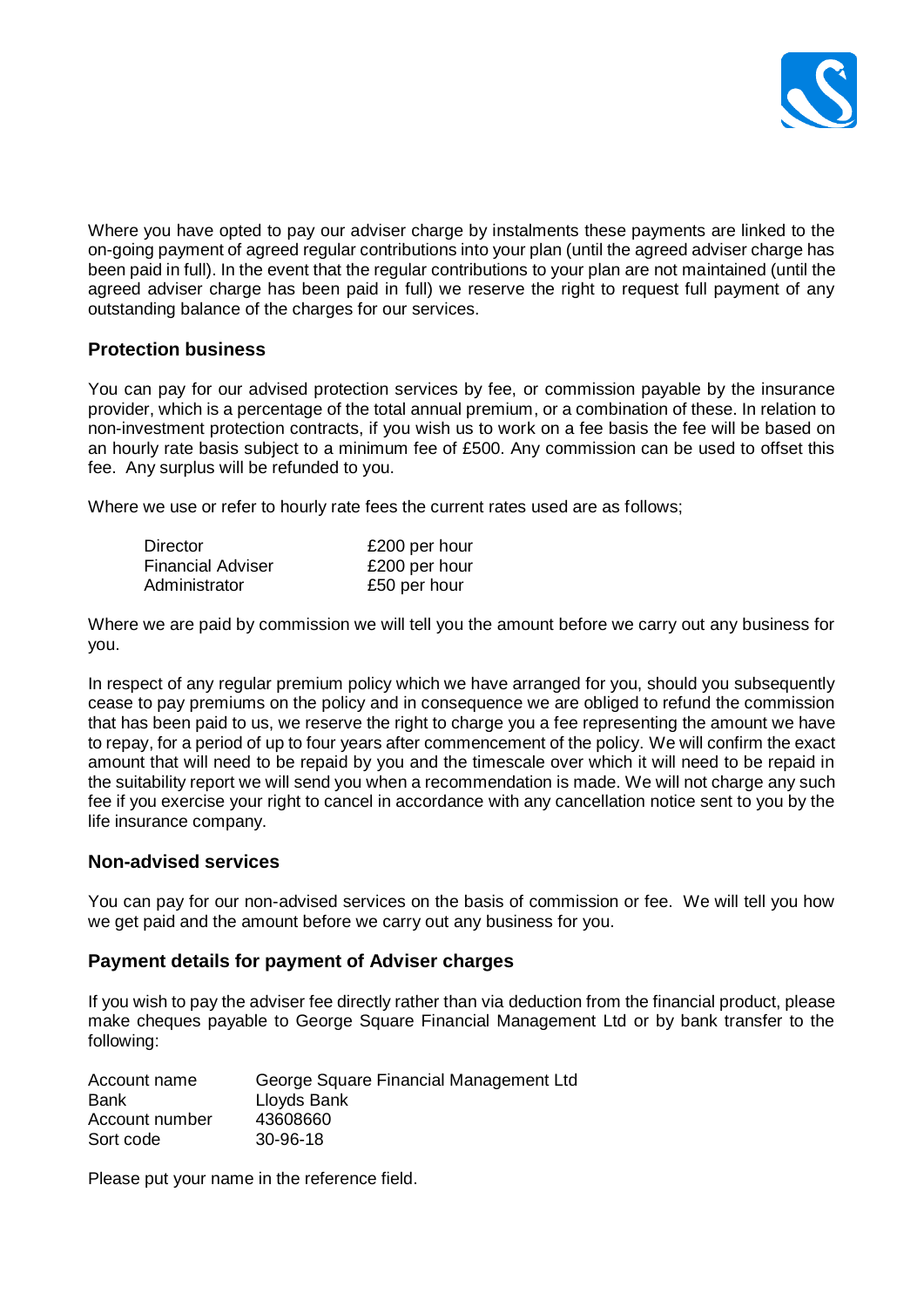

# **Your consent**

This is our standard client agreement upon which we intend to rely. For your own benefit and protection you should read these terms carefully before signing them. If you do not understand any point, please ask for further information.

I/We acknowledge that the client agreement will come into effect once it has been signed by all parties and will remain in force until terminated.

This agreement is governed and shall be interpreted in accordance with English law and both parties shall submit to the exclusive jurisdiction of the English Courts.

## **Services & Charges agreed**

| <b>Initial Service</b>                    | <b>Tick to</b><br>confirm | Details of agreed fee      |     |  |
|-------------------------------------------|---------------------------|----------------------------|-----|--|
| Advice & implementation                   |                           |                            |     |  |
| On demand                                 |                           |                            |     |  |
| Other – specify details of work:          |                           |                            |     |  |
|                                           |                           |                            |     |  |
| Advice relating to protection<br>planning |                           | Pay by commission          | Y/N |  |
|                                           |                           | Agreed fee (if applicable) | £   |  |

| <b>Ongoing Services</b> | <b>Tick to</b><br>confirm | Details of agreed fee |
|-------------------------|---------------------------|-----------------------|
| <b>Review service</b>   |                           |                       |

| Date of issue                  |  |
|--------------------------------|--|
| Client name(s):                |  |
| <b>Client</b><br>Signature(s): |  |
| Date:                          |  |

Last updated April 2019

#### **George Square Financial Management Ltd**

George Square, 8B George Street Nottingham, NG1 3BE

T: 0115 947 5545. F: 0115 950 4773 E: (firstname)@george-square.co.uk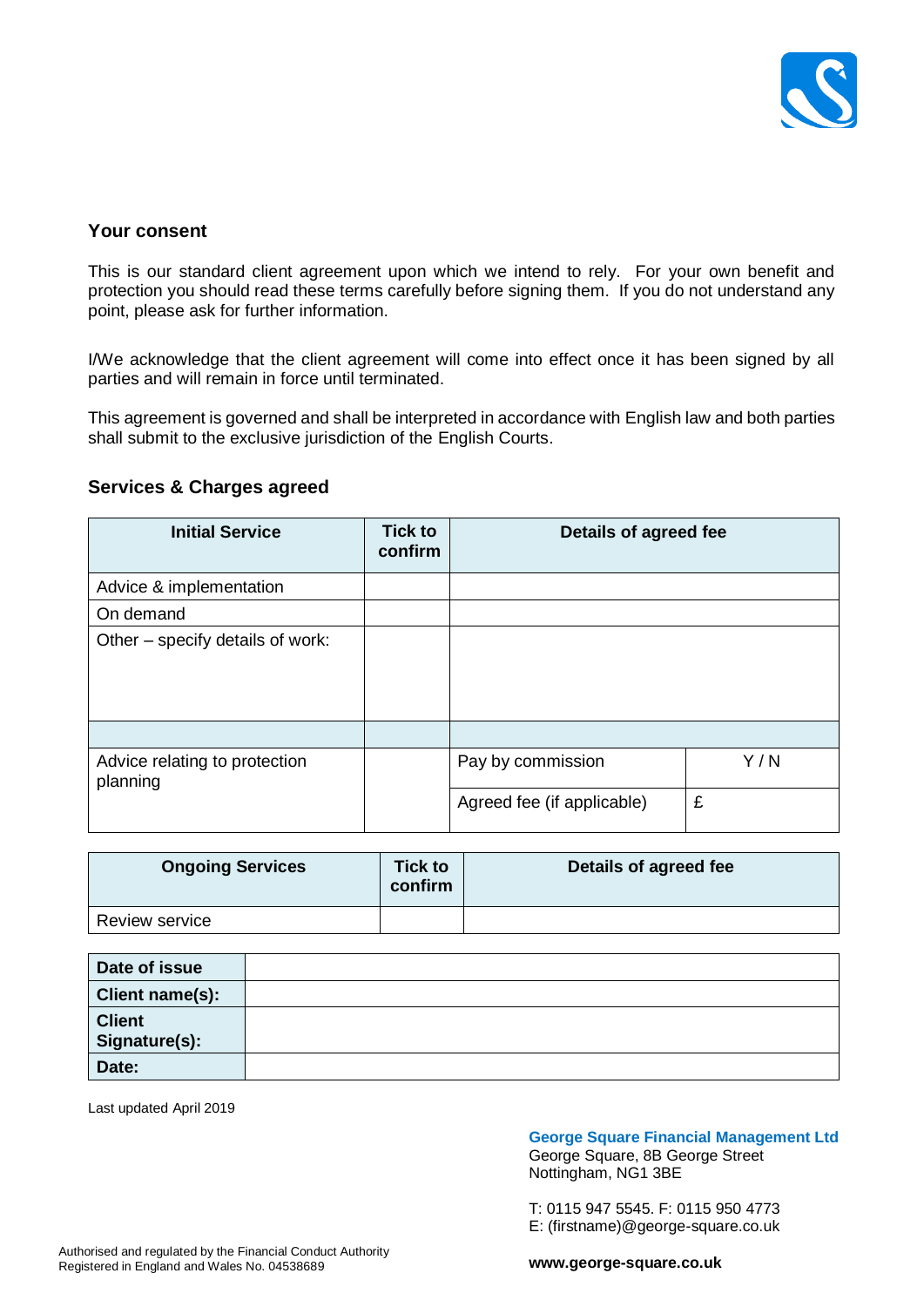

# **Appendix A - Protecting your personal information**

- To provide our services properly we'll need to collect information about your personal and financial circumstances. We take your privacy seriously and will only use your personal information to deliver our services.
- Processing of your personal data is necessary for the performance of our contract for services with you. Generally, this is the lawful basis on which we intend to rely for the processing of your data. (Please see the reference to special categories of data below). Our policy is to gather and process only that personal data which is necessary for us to conduct our services appropriately with you.
- We adopt a transparent approach to the processing of your personal data. Sometimes, we may need to pass your personal information to other organisations. If you apply to take out a financial product or service we'll need to pass certain personal details to the product or service provider.
- We may engage the services of third party providers of professional services in order to enhance the service we provide to you. These parties may also need to process your personal data in the performance of their contract with us. Your personal information may be transferred electronically (e.g. by email or over the internet) and we, or any relevant third party, may contact you in future by what we believe to be the most appropriate means of communication at the time (e.g. telephone/ email /letter etc.).
- The organisations to which we may pass your details also have their own obligations to deal with your personal information appropriately. Sometimes a product or service may be administered from a country outside Europe. If this is the case, the firm must put a contract in place to ensure that your information is adequately protected.
- We will provide you with our Privacy Notice. This is a separate document which provides more information about the nature of our personal data processing activities and includes details of our retention and deletion policies as well as your rights of access to the personal information that we hold on you.
- As part of this agreement we'll ask you to consent to the transfer of personal information in accordance with the protections outlined above.
- **Special categories of personal data:** there are certain categories of personal data that are sensitive by nature. The categories include: data revealing racial or ethnic origin, political opinions, religious or philosophical beliefs, trade union membership and data concerning health. Depending on the nature of the products and services that you engage us for we may need to obtain your sensitive personal data particularly in relation to health. Our policy is that should we require any special category of personal data we will only gather this with your explicit consent.
- If you are concerned about any aspect of our privacy arrangements please speak to us.